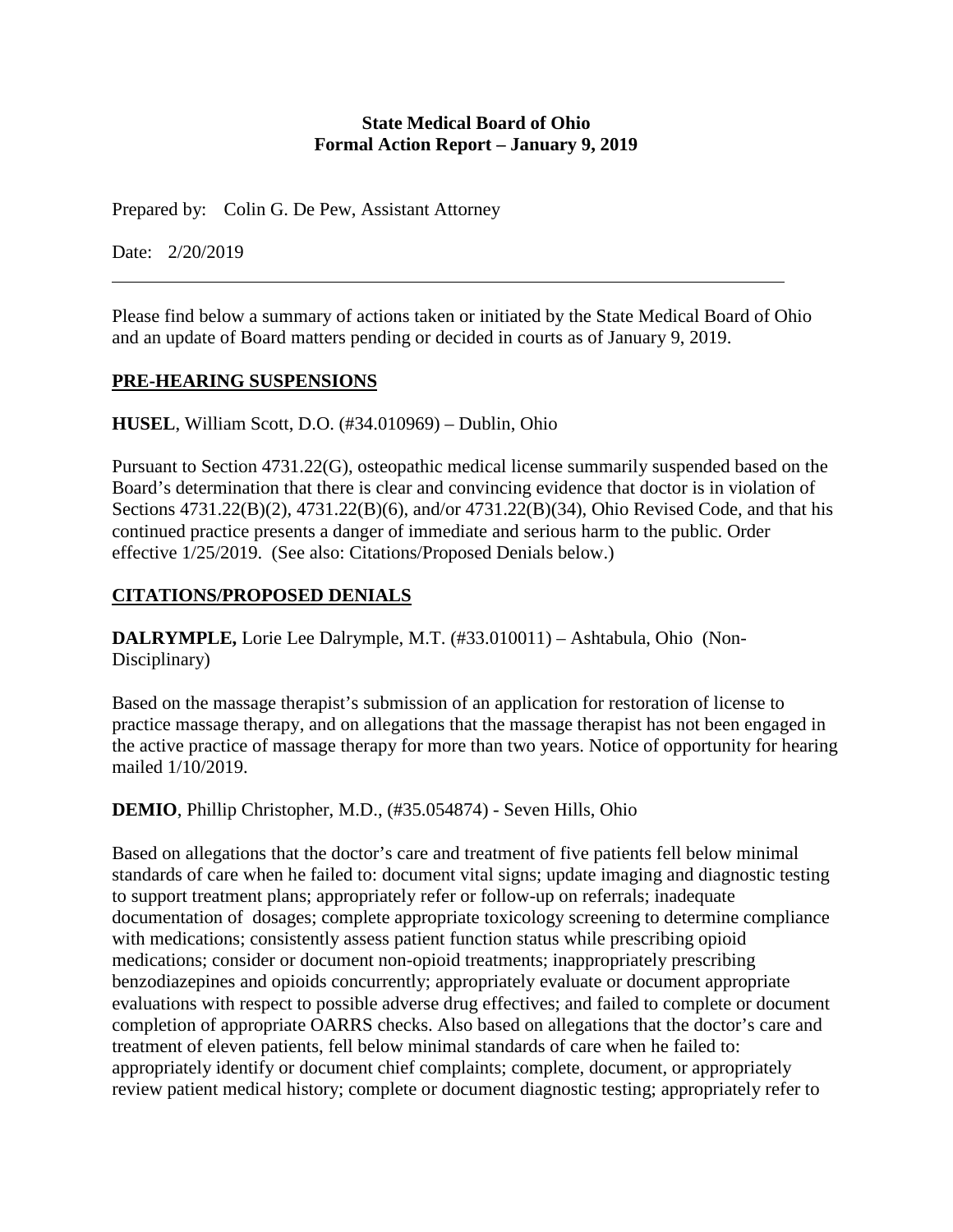specialists; treatment and medical management was not appropriate for complaint or diagnosis; and the amount or type of medications prescribed were not supported by patient history, diagnosis, or other testing. Notice of opportunity for hearing mailed 1/10/2019.

**HEIDTMAN**, Jenifer L., M.T. (#33.018402) – Cincinnati, Ohio (Non- Disciplinary)

Based on the massage therapist's submission of an application for restoration of license to practice massage therapy, and on allegations that the massage therapist has not been engaged in the active practice of massage therapy for more than two years. Notice of opportunity for hearing mailed 1/10/2019.

**HUSEL**, William Scott, D.O. (#34.010969) – Dublin, Ohio

Based on allegations that during or about February 2015 through November 2018, the doctor undertook the care of twenty-seven critically ill patients, which subsequently resulted in the termination of his employment after an internal investigation by the employer determined the medical treatment provided was below the standard of care and jeopardized the safety of patients when the patient's received doses of controlled substances that significantly exceeded the acceptable dose range and were at fatal levels; also based on allegations that during January 2018, with respect to the care of one specified patient, the doctor ordered, administered or caused to be administered excessive doses of fentanyl and midazolam, resulting in the patient's death; also based on allegations that during October 2018, with respect to the care of one specified patient, the doctor ordered, administered or caused to be administered excessive doses of fentanyl and hydromorphone, resulting in the patient's death; and also based on the doctor's failure to cooperate during an investigative office conference. Notice of Summary Suspension and Opportunity for Hearing mailed 1/25/2019.

**LARKY**, Howard Chad, D.O. (#34.008280) – Columbus, Ohio (Non-Disciplinary)

Based on the doctor's submission of a 12/15/2018 application for a certificate to recommend medical use of marijuana, and on allegations that the doctor has previously been subject to disciplinary action by a licensing agency, that was based in whole or in part, on the doctor's inappropriate prescribing, personally furnishing, dispensing, diverting, administering, supplying or selling a controlled substance or other dangerous drug. Notice of Opportunity for Hearing mailed 1/22/2019.

**PAUL**, Sheila Salome, D.O., (#34.006622) - Bentleyville, Ohio (Non-Disciplinary)

Based on the doctor's submission of a 12/5/2018 application for a certificate to recommend medical use of marijuana, and on allegations that the doctor has previously been subject to disciplinary action by a licensing agency, that was based in whole or in part, on the doctor's inappropriate prescribing, personally furnishing, dispensing, diverting, administering, supplying or selling a controlled substance or other dangerous drug. Notice of Opportunity for Hearing mailed 1/22/2019.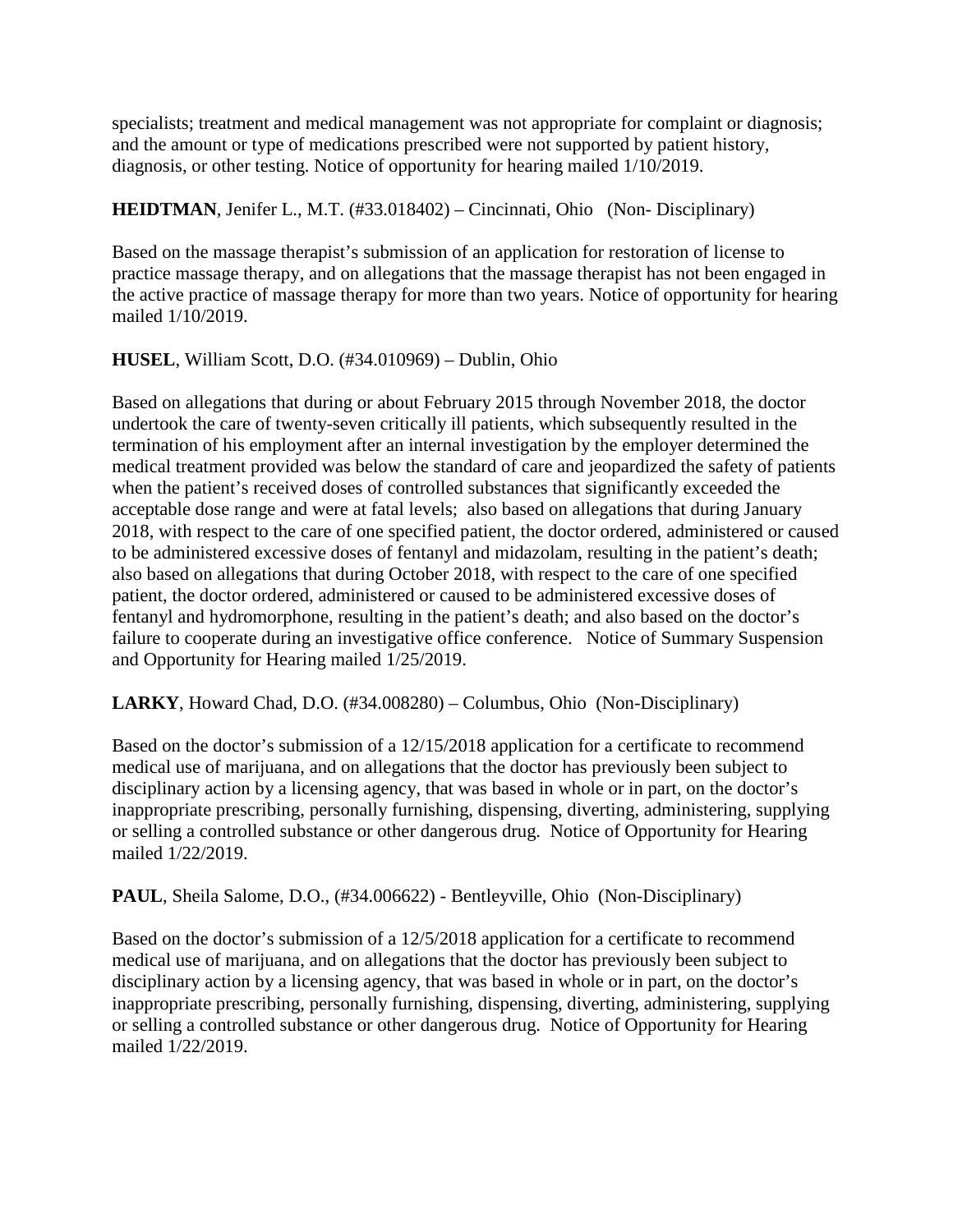#### **PAYNE**, Joshua, M.T., (#33.023003) - Westerville, Ohio

Based on allegations that in the course of practice while performing massage therapy, the massage therapist masturbated to the point of ejaculation in the patient's presence, which constitutes commission of a misdemeanor in course of practice, and a departure from, or the failure to conform to, minimal standards of care of similar practitioners under the same or similar circumstances, whether or not actual injury to a patient is established. Notice of opportunity for hearing mailed 1/10/2019.

## **PEYTON**, Joseph S., D.O., (#34.004485) - Sylvania, Ohio

Based on allegations that the doctor's care and treatment of seven patients, the doctor failed to adequately assess, examine or treat these patients related to a constellation of medical conditions and failed to: develop or document appropriate treatment plans; conduct appropriate diagnostic assessments; assess prescribed medications for risk/benefits; consider alternative forms of treatment; justify basis for specific medications; assess effectiveness of medications; document the need for long term pain medications and administration of benzodiazepines; or justify the basis for prescribing medications in the same class; and failing to monitor patient compliance; respond to patient abuse of medications; or check the Ohio Automated Rx Reporting System [OARRS]. Notice of opportunity for hearing mailed 1/10/2019.

**ROSS**, John Allen, M.D. (#35.064459) -Fostoria, Ohio (Non-Disciplinary)

Based on the doctor's submission of a 12/19/2018 application for a certificate to recommend medical use of marijuana, and on allegations that the doctor has previously been subject to disciplinary action by a licensing agency, that was based in whole or in part, on the doctor's inappropriate prescribing, personally furnishing, dispensing, diverting, administering, supplying or selling a controlled substance or other dangerous drug. Notice of Opportunity for Hearing mailed 1/22/2019.

**RUSSELL**, Vanessa, M.D., (#35.123926) - Daphne, Alabama

Based on the prior action of the Medical Licensure Commission of Alabama, which issued an October 2018 Consent Order, that restricted the doctor's license for thirty-six months. Notice of opportunity for hearing mailed 1/10/2019.

**SARTAIN**, Madelyn Renee, D.O. (#34.003964) – Hilliard, Ohio (Non-Disciplinary)

Based on the doctor's submission of a 11/29/2018 application for a certificate to recommend medical use of marijuana, and on allegations that the doctor has previously been subject to disciplinary action by a licensing agency, that was based in whole or in part, on the doctor's inappropriate prescribing, personally furnishing, dispensing, diverting, administering, supplying or selling a controlled substance or other dangerous drug. Notice of Opportunity for Hearing mailed 1/22/2019.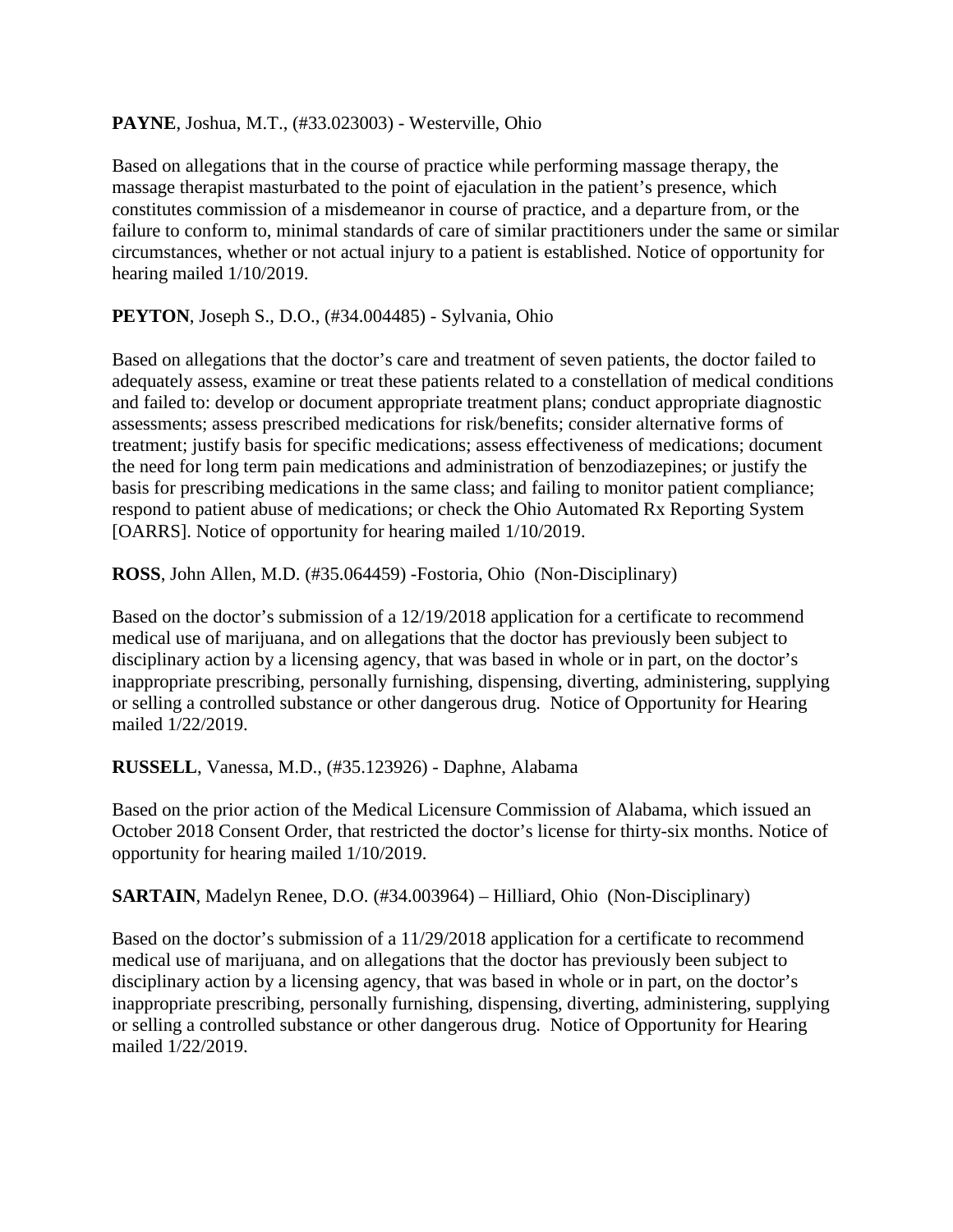#### **FINAL ORDERS**

#### **ANIKEEV**, Michael Herman, MD (#35.091515) - Canal Winchester, Ohio

License to practice medicine and surgery indefinitely suspended, and subject to interim monitoring, conditions for reinstatement or restoration, and probationary terms, conditions, and limitations for at least five years. Based on the finding that the doctor failed to submit to a Board ordered examination on 6/4/2018, and failed to notify the Board of any circumstances beyond the doctor's control preventing the doctor from submitting to said examination; also based on the legal presumption that doctor's failure to submit to a 72-hour inpatient examination as ordered by the Board constitutes an admission that he is impaired in his ability to practice according to acceptable and prevailing standards of care because of habitual or excessive use or abuse of drugs, alcohol, or other substances that impair ability to practice, all of which individually or collective constitute an impairment of ability to practice according to acceptable and prevailing standards of care because of habitual or excessive use or abuse of drugs, alcohol, or other substances that impair ability to practice; and a failure to submit to a mental or physical examination ordered by the Board constitutes an admission of the allegations against the individual unless the failure is due to circumstances beyond the individual's control. Order effective 2/8/2019.

**DOSS**, Larry Lee, M.D. (#35.074064) - Lancaster, Ohio

License to practice medicine and surgery suspended for a definite period of thirty days, with suspension stayed, subject to a five hundred dollar (\$500.00) fine, and probationary terms, conditions and limitations for at least one year. Based on the finding that the doctor's act individually or collectively constitute a plea of guilty to, a judicial finding of guilt, or a judicial finding of eligibility for intervention in lieu of conviction for, a misdemeanor committed in the course of practice. Order effective 2/8/2019.

**ERY**, Nicole, M.T. (Applicant) - Tecumseh, Michigan (Non – Disciplinary)

Application for license to practice massage therapy denied. Based on the finding that the massage therapist does not meet the requisite number of hours of instruction in: anatomy, physiology with kinesiology, and pathology; ethics; and business and law; and does not meet the requirements of R.C. 4731.19 because she has not held a diploma or certificate from a school, college or institution in good standing as determined by the Board or hold a diploma or certificate from a school, college or institution in another state or jurisdiction that meets the Board's required course of instruction and has not held a current license, registration or certificate of good standing for massage therapy issued in another state for at least the preceding five years. Order effective 1/10/2019. (Journal Entry-No Hearing Requested).

**GETTYS**, Allan Edward, M.T. (#33.018213) - Grove City, Ohio (Non-disciplinary)

Application for restoration of license to practice massage therapy approved, provided that the massage therapist takes and passes the Massage and Bodywork Licensing Examination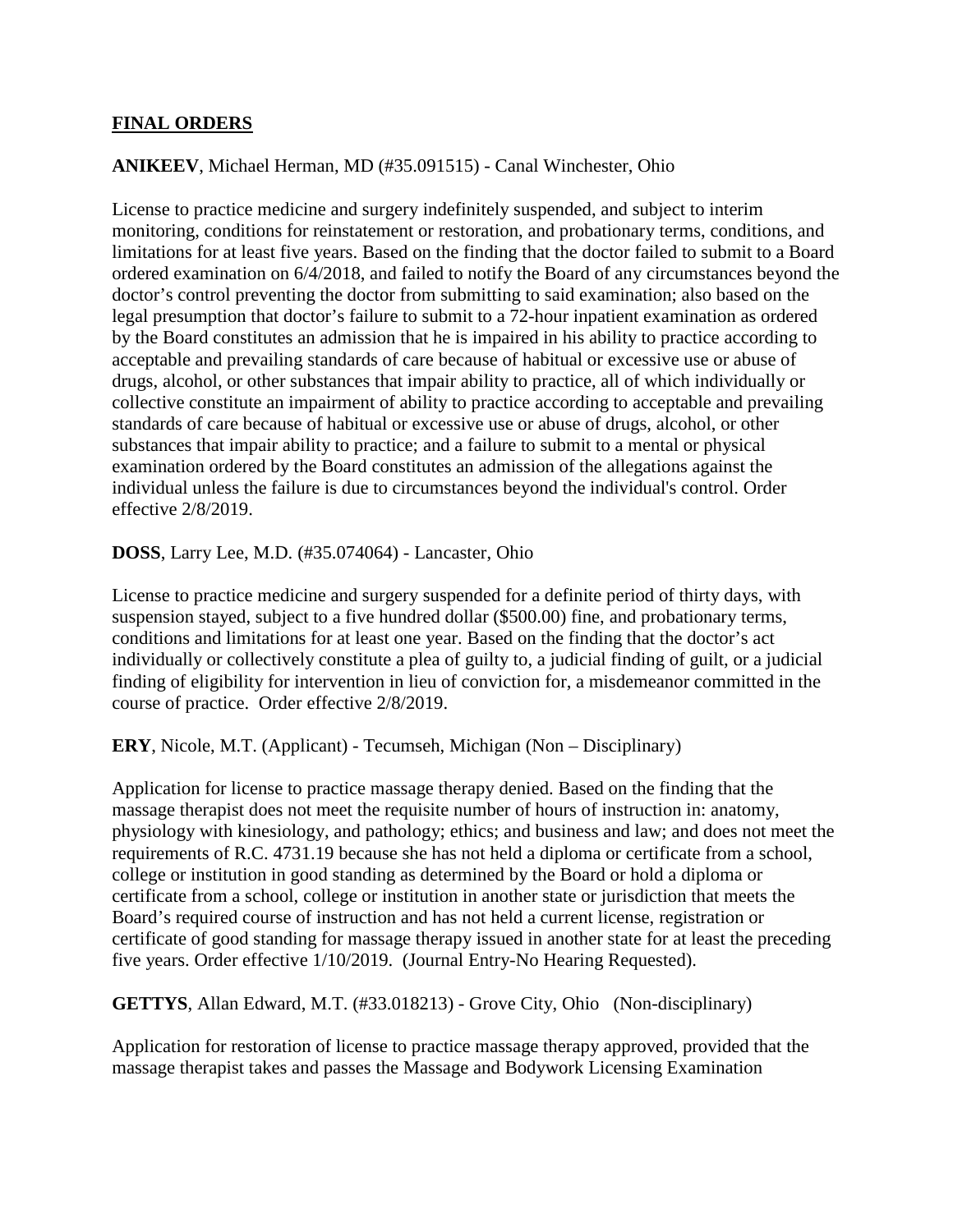[MBLEx] within six months of the mailing of the Notice of Opportunity for a Hearing. Order effective 1/10/2019. (Journal Entry-No Hearing Requested).

# **MOAYERI**, Mohammad Ali, MD (#35.044515) - Pepper Pike, Ohio

License to practice medicine and surgery permanently revoked, and subject to an eighteen thousand dollar (\$18,000.00) fine. Based on the finding that the doctor's acts, individually or collectively, constitute a felony in this state, regardless of the jurisdiction in which the act was committed; and that he violated or attempted to violate, directly or indirectly or assisting in or abetting the violation of, or conspiring to violate, any provisions of this chapter or any rule promulgated by the board, to wit: utilizing Controlled Substances for Self and Family Members. Order effective 1/10/2019.

# **CONSENT AGREEMENTS**

**MATHUR**, Pradeep, M.D. (#35.059651) - Poland, Ohio

License to practice medicine and surgery reprimanded, and subject to an eighteen thousand dollar (\$18,000.00) fine, and probationary terms, conditions and limitations until the doctor submits and the Board has accepted satisfactory documentation of successful completion of required education courses. Based on the doctor's admission that he supplemented a family member's prescription for a controlled substance by prescribing and filling prescriptions for the same medication in the names of other family members. Agreement effective 1/9/2019.

**WALDRON**, Cherilynn M., R.C.P.(#RCP.10081) - Cortland, Ohio

Certificate to practice respiratory care restored, and subject to general probationary terms, conditions and limitations for at least three years. Based on the respiratory care professional's admission that she has been diagnosed with alcohol use disorder; was convicted of two OVI's and sentenced to serve six years in prison; successfully completed a prison-based long-term residential treatment program; regularly attends Alcoholics Anonymous; and has been sober since October 2011. Agreement effective 1/9/2019.

## **VOLUNTARY PERMANENT SURRENDERS, RETIREMENTS, REVOCATIONS, WITHDRAWALS**

**ASHLEY**, Leslie Loren, L.M.T, (#33.021176) - New Lexington, Ohio

Permanent revocation and surrender of license to practice massage therapy in lieu of formal disciplinary proceedings pursuant to Section 4731.22(B)(26), Ohio Revised Code. Effective 1/9/2019.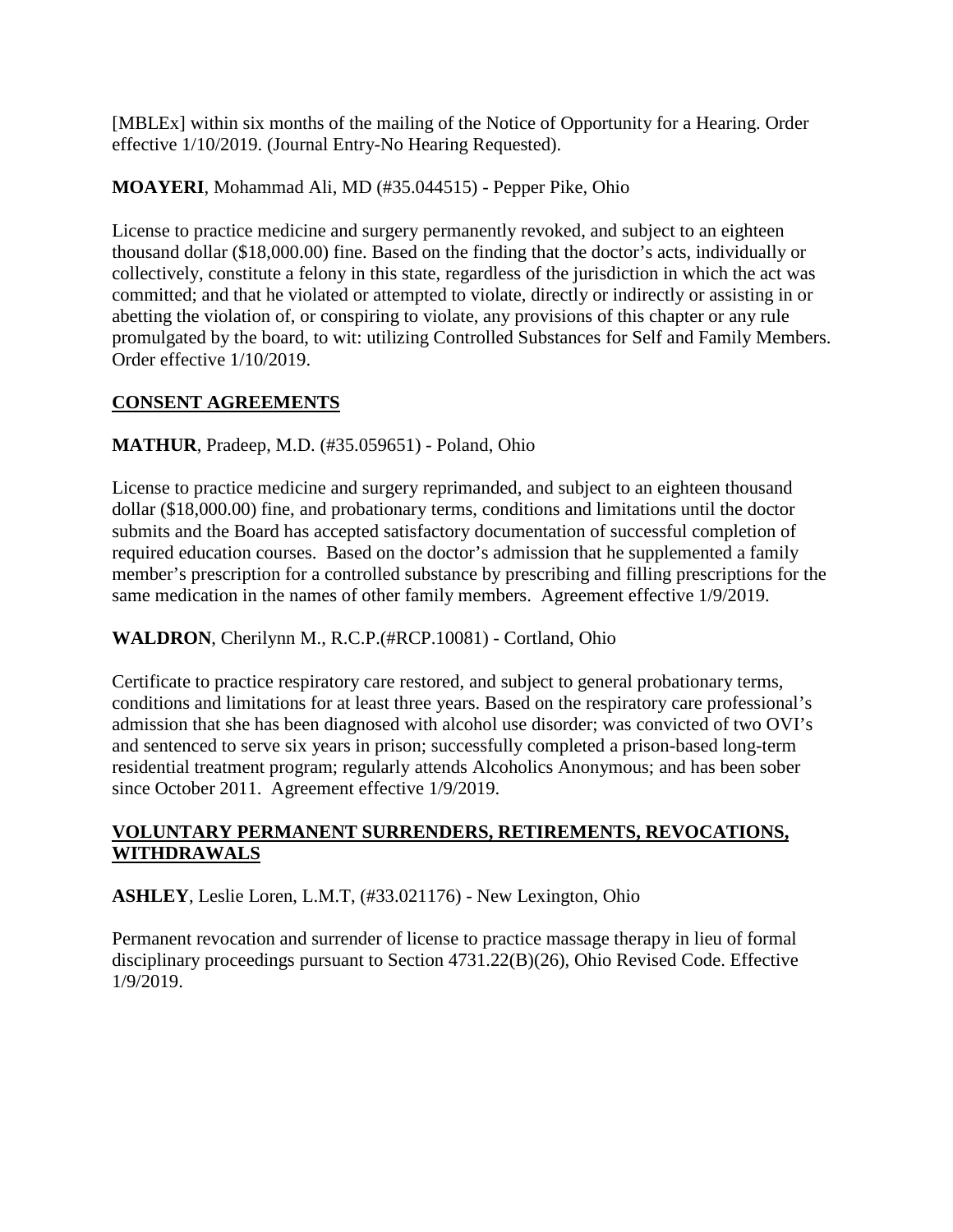**GOVEIA**, Crystal R., M.D., (#35.100102) - Perrysburg, Ohio

Permanent revocation and surrender of license to practice medicine and surgery in lieu of formal disciplinary proceedings pursuant to Section 4731.22(B)(19), Ohio Revised Code. Effective 1/9/2019.

## **PROBATIONARY REQUESTS AND MODIFICATIONS**

**ALSAGER LEE**, Christopher George, M.D., (#57.030281) - Marietta, Ohio

Doctor's request for approval of reduction in appearances from every three months to every six months; and discontinuance of the drug log requirement, including the audit  $\&$  assay requirement, granted by vote of the Board on 1/9/2019.

**CIRINO**, Rebecca Therese, D.O. (#34.007684) - Valley City, Ohio

Doctor's request for approval of controlled substance prescribing, and medical records courses, granted by vote of the Board on 1/9/2019

**DHILLON**, Jagprit Singh, M.D., (#35.070181) - Brecksville, Ohio

Doctor's request for approval of additional monitoring physician, granted by vote of the Board on 1/9/2019.

**GOLDSCHMIDT**, Matthew J., M.D. (#35.083072) - Independence, Ohio

Doctor's request for approval of release from the terms of the November 4, 2015 Consent Agreement, granted by vote of the Board on 1/9/2019.

**GUPTA**, Anshuli, M.D., (#35.126707) - Columbus, Ohio

Doctor's request for approval of monitoring physicians, granted by vote of the Board on 1/9/2019. Frequency and number of chart reviews established as ten charts per month to be divided between monitoring physicians.

**HANOVER**, Kenneth, M.D., (#35.083567) - Lima, Ohio

Doctor's request for approval of monitoring physician, granted by vote of the Board on 1/9/2019. Frequency and number of charts established as ten charts per month.

**HORVATH**, Kevin A., M.D. (#35.051737) - Vandalia, Ohio

Doctor's request for approval of release from the terms of the November 14, 2018 Consent Agreement, granted by vote of the Board on 1/9/2019. Effective immediately.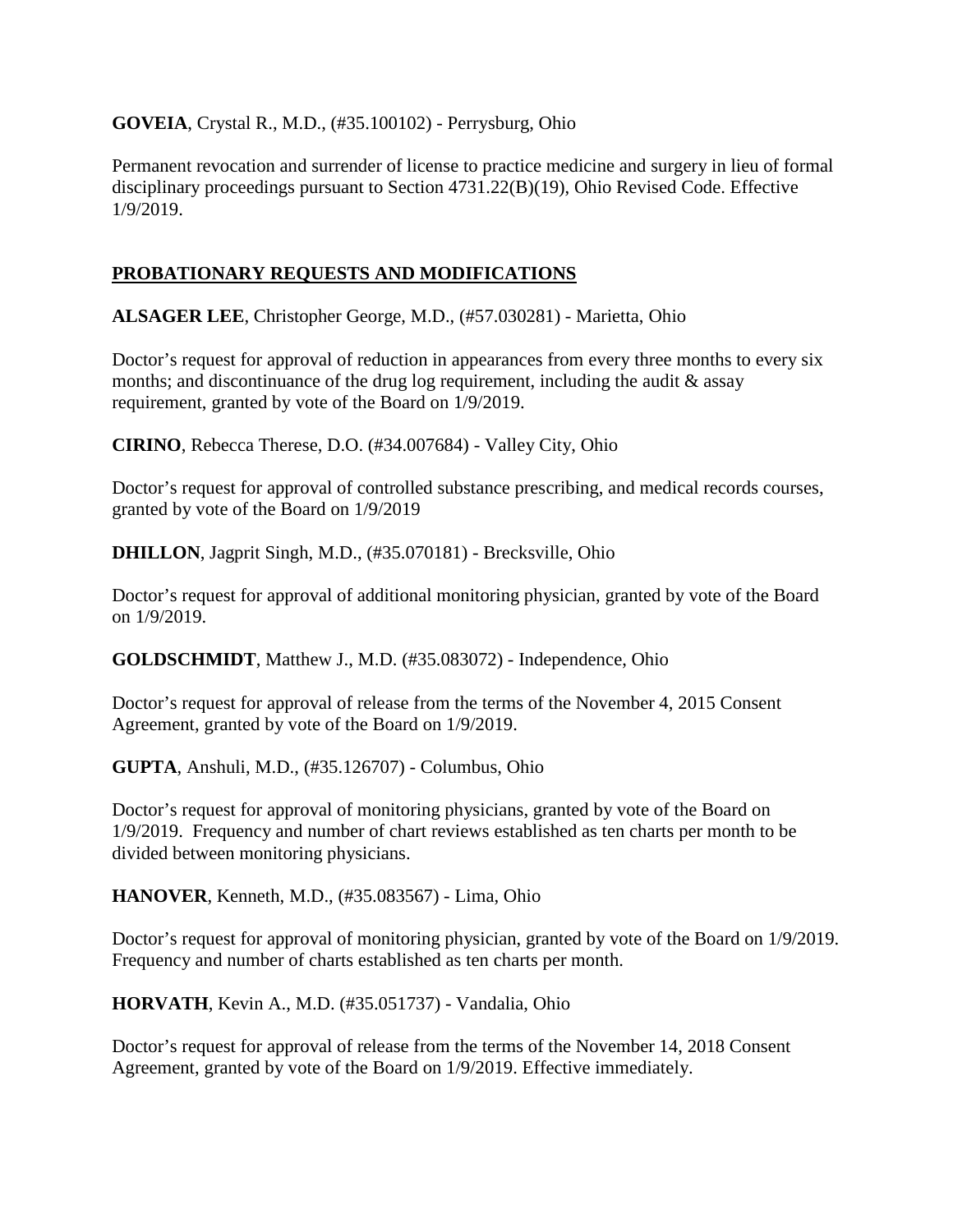**JOHNSON**, Peter Carl, M.D. (#35.066160) - Oregon, Ohio

Doctor's request for approval of a reduction in psychiatric treatment sessions from weekly to twice per month, granted by vote of the Board on 1/9/2019.

**KREBS**, John Keith, M.D. (#35.066400) - Elyria, Ohio

Doctor's request for approval to reduce personal appearances from every three months to every six months; and approval to discontinue drug log requirement, granted by vote of the Board on 1/9/2019.

**SWANSON**, Shannon Lee, D.O. (#34.008887) - East Springfield, PA

Doctor's request for approval to discontinue the chart review requirement, granted by vote of the Board on 1/9/2019.

**TATRO**, Michael Todd, M.D. (#35.081291) - Lower Salem, Ohio

Doctor's request for approval of monitoring physician, granted by vote of the Board on 1/9/2019.

## **DENIAL OF PROBATIONARY REQUESTS AND MODIFICATIONS**

**JOHNSON**, Wendy Marie, R.C.P. (#RCP.2997) - Hilliard, Ohio

Respiratory care professional's request for early release from the terms of the June 8, 2016 Adjudication Order, denied by vote of the Board on 1/9/2019.

#### **NON-PROBATIONARY REQUESTS & TERMINATIONS**

**ORRA**, Abdul -Ghani Mohamad, D.O. (#34.003811) - North Olmsted, Ohio

Doctor's request for acknowledgement of completion of the terms from the June 14, 2017 Consent Agreement, granted by vote of the Board on 1/9/2019.

**OYAKAWA**, Steven Mark, M.D. (#35.052950) - Akron, Ohio

Doctor's request for acknowledgement of completion of the terms from the June 14, 2017 Consent Agreement, granted by vote of the Board on 1/9/2019.

#### **PROBATION TERMINATED**

**FRANKOWSKI**, Deborah Lynne, M.D. (#35.071191) - Montgomery, Ohio

Doctor's request for release from the terms of her 9/12/2013 Consent Agreement, granted by vote of the Board on 1/9/2019. Release effective 1/11/2019.